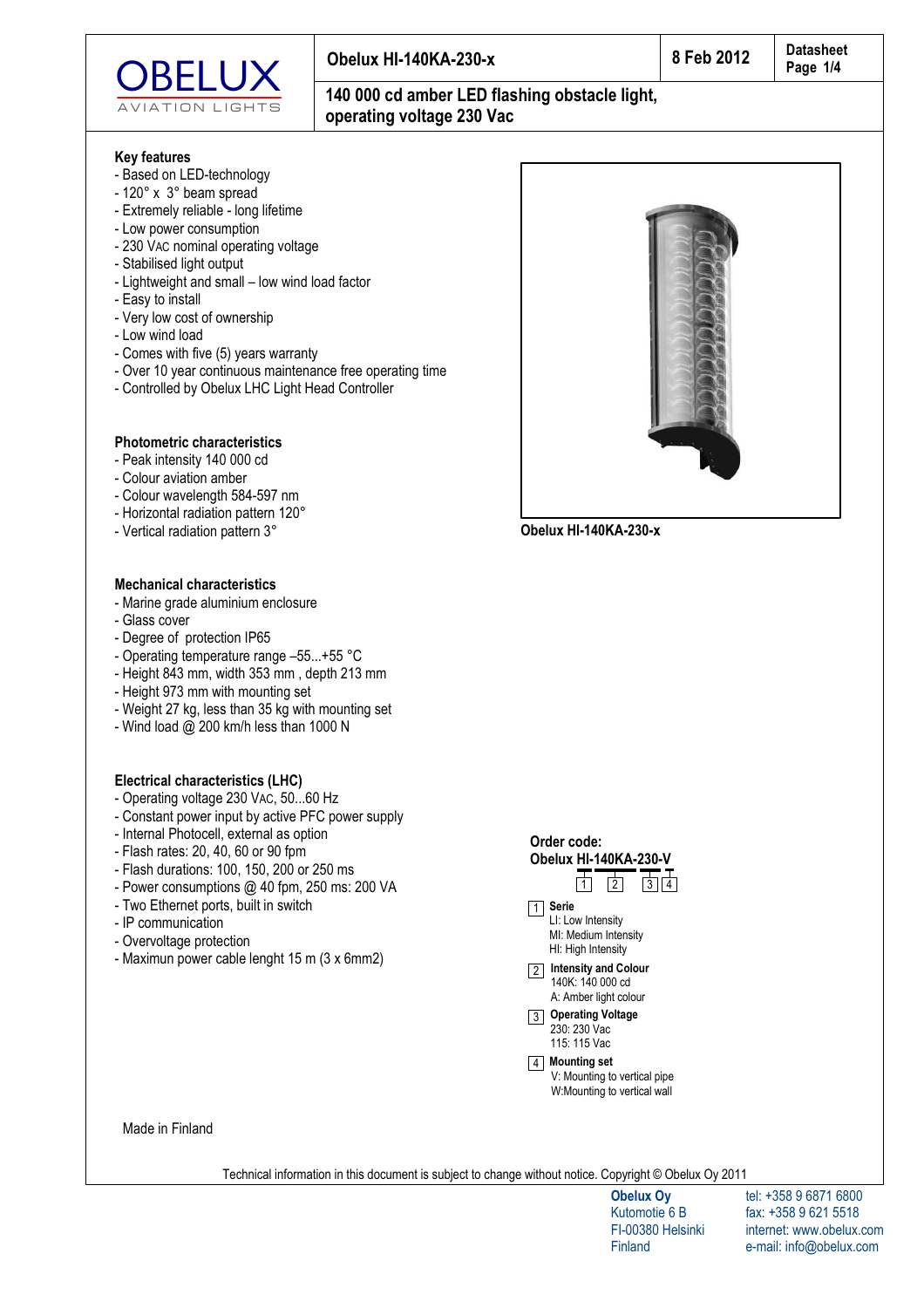

## 8 Feb 2012 Obelux HI-140KA-230-x 140 000 cd amber LED flashing obstacle light,

operating voltage 230 Vac

## **MECHANICAL DIMENSIONS**



tel: +358 9 6871 6800 fax: +358 9 621 5518 internet: www.obelux.com e-mail: info@obelux.com

Finland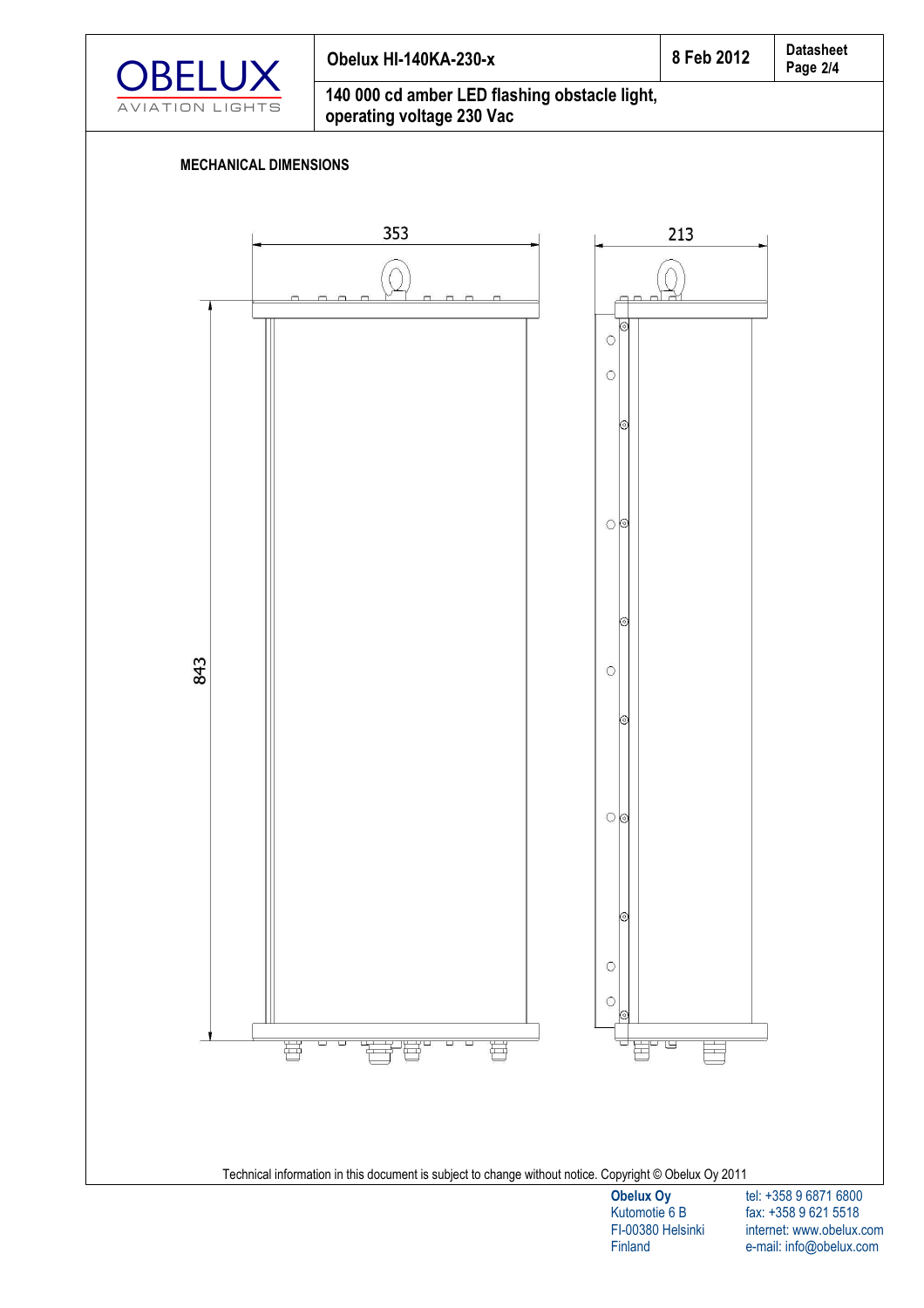